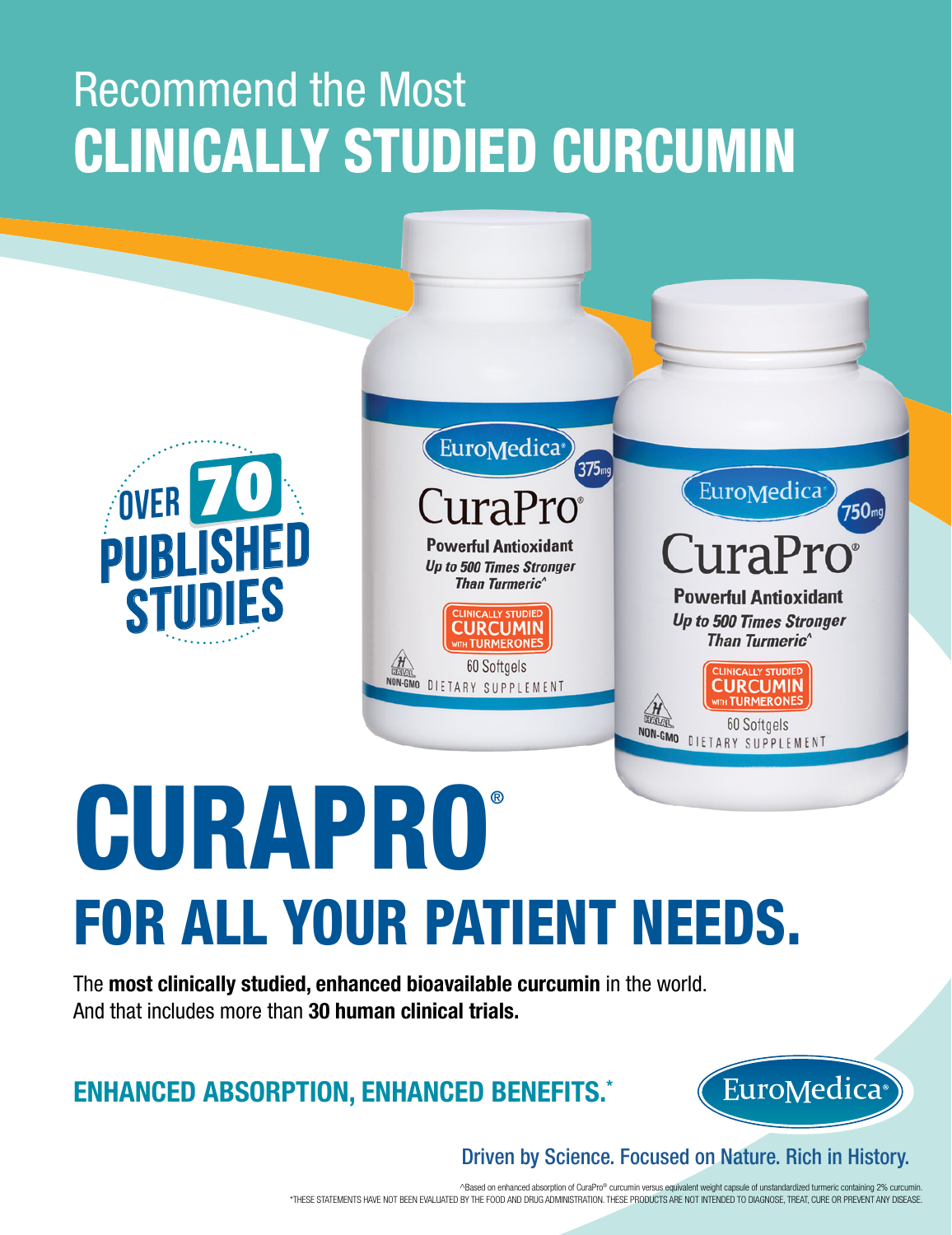#### Our Mission: Helping You Help Your Patients

We know that you want your patients to live with vitality and optimal health. That's why we're so passionate about bringing you safe, effective, and proven products.

#### Founded with Your Practice in Mind

Our founder, Terry Lemerond, has been a leading figure in the nutritional supplement industry for over 45 years. He has made it a personal mission to select only the best ingredients and develop formulas in conjunction with leading researchers and practitioners. In fact, several of EuroMedica's products have been featured in published scientific papers and clinical trials, including BCM-95® curcumin, featured in CuraPro®.

#### Premium Ingredients and a Commitment to You

Aside from sourcing premium ingredients and testing each one in every step of the process—from raw materials to completed formulations—each product complies with the highest standards in the industry. You and your patients can be assured that you're getting the best ingredients for incredible results.

#### CuraPro is the Professional Choice

CuraPro is unique. It provides clinically studied curcumin combined with turmeric essential oil for enhanced bioavailability and blood retention at levels that matter.

Additionally, the turmerones from turmeric essential oil in CuraPro not only increase absorption of curcumin but have many of the same clinical effects as curcumin. In fact this curcumin is the only patented curcumin in the world with these two exceptional compounds together. **It is 500 times more powerful than turmeric.**^ That's a major difference that you can share with your patients who may have been expecting benefits from plain turmeric that didn't materialize. Instead, they can depend on your guidance and the proven power of CuraPro.

10 Ways Your Patients Can Count on CuraPro:

#### **1 Healthy Inflammation 6** Response<sup>1</sup>

Curcumin supports a healthy inflammation response through multiple pathways in the body, providing remarkable health benefits.\*1

#### Cellular Health

2 Cellular Health<br>
Multiple scientific studies have highlighted curcumin's ability to support cellular health, protect DNA and RNA from oxidative stress, and support multiple cellular processes.\*

#### Mood

3

4

5

Curcumin supports healthy levels of serotonin and dopamine in the brain, key neurotransmitters for optimal mental health. Clinical studies show curcumin's effectiveness for enhancing mood and well-being.\*

Kidney Support

Supports healthy kidney function.\*

#### Joint Health

Curcumin maintains flexibility and comfort in joints while supporting cartilage structure.\*



#### Brain Health

Curcumin helps maintain focus and concentration while protecting brain cells from oxidative stress. The intelligent choice for cognitive health!\*



#### Intestinal Health

Curcumin supports healthy bile secretion, bowel motility, and fermentation processes while supporting the gut mucosal lining.\*

8

#### Liver Detoxification

Research suggests that curcumin promotes healthy levels of the body's own detoxifiers, such as glutathione and superoxide dismutase.\*



#### Cardiovascular Health

Scientific studies have indicated that curcumin supports vascular integrity and healthy cholesterol balance and supports heart function.\*2



#### Antioxidant

Curcumin powerfully protects the body from damaging oxidative stress.\* According to an independent lab analysis, the curcumin in CuraPro has an ORAC value of 1,500,000.3

^Based on enhanced absorption of CuraPro curcumin versus equivalent weight capsule of unstandardized turmeric containing 2% curcumin.

1.Occasional inflammation due to exercise or overuse. 2.Healthy cholesterol levels already within normal range. 3.Based on independent lab analysis per 100 grams of CuraPro (BCM-95®) curcumin.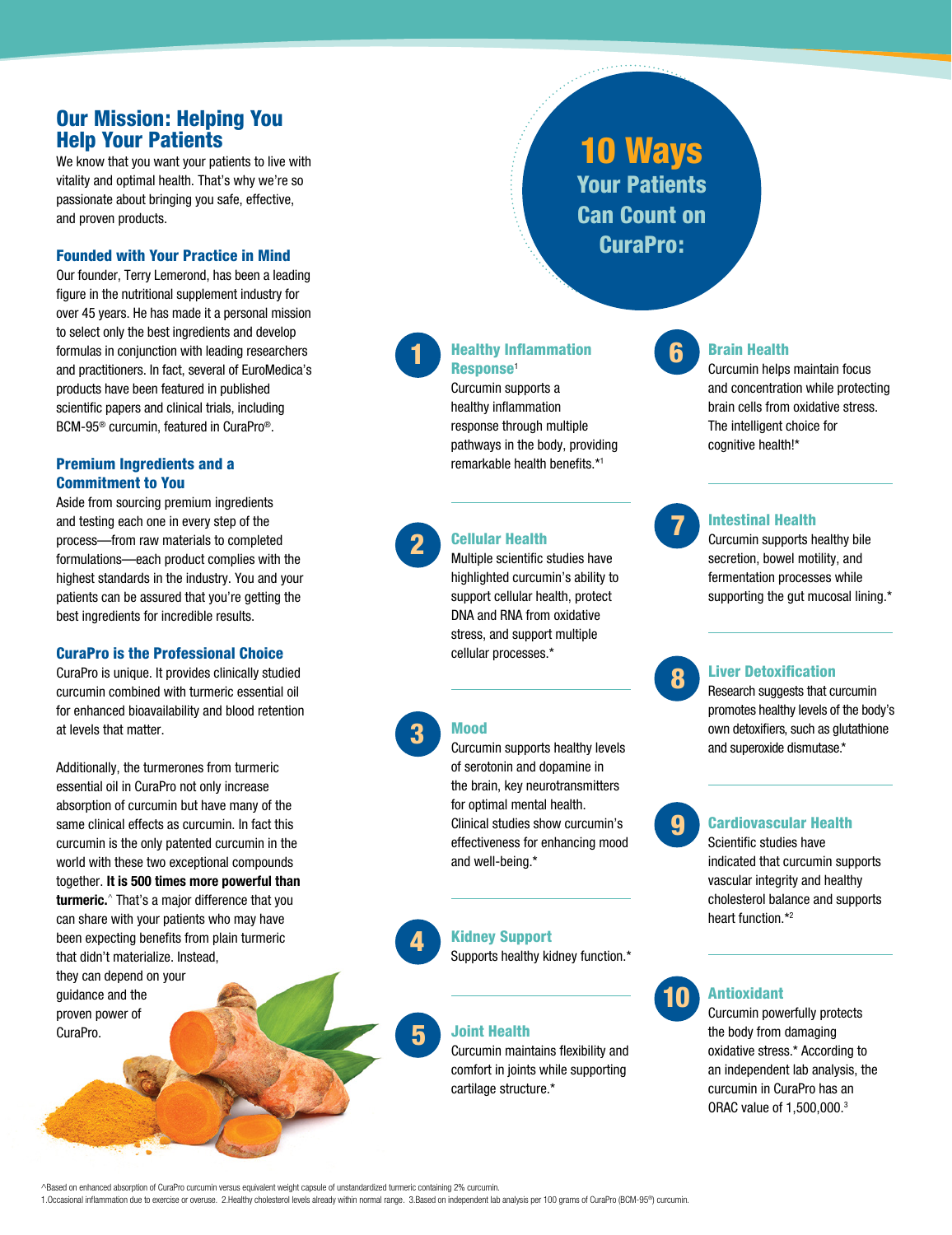#### Absorption & Efficacy

Turmeric only provides 2 to 5% curcumin per dose. Standard curcumin is poorly absorbed & requires large doses. To overcome this and boost absorption, some curcumin supplements combine standardized curcumin with piperine. But piperine can affect the metabolism of medications.

CuraPro® is different. It is effective and safe. It blends superior curcumin with turmeric essential oil for enhanced bioavailability & blood retention at levels that matter. Turmeric essential oil also adds turmerones. These components have incredible value: they support healthy cells, protect against the risk of oxidative damage, and support a healthy inflammation response.\*1

It's a holistic combination that brings together the very best that the botanical has to offer.

The enhanced bioavailable curcumin in CuraPro—BCM-95—has been used in **over 70 published studies**. Anyone can say that they are the best. We've proven it. The curcumin in CuraPro is the preferred curcumin for researchers around the world because it works.

#### Are Your Patients Really Getting the Most Effective Curcumin?

There are many curcumin and turmeric supplements available; your patients may already have selected one on their own. But label and dosage levels can be confusing for many people, and what looks good initially may not be the most effective. You can guide and encourage your patients to select the most effective curcumin supplement, CuraPro, compared to popular forms in the table below.

| <b>CURAPRO - SUPERIOR TO OTHER FORMS</b> |  |  |  |
|------------------------------------------|--|--|--|
|------------------------------------------|--|--|--|

|                                                    | <b>CuraPro</b><br>(BCM-95 <sup>®</sup> curcumin)                         | <b>Curcumin/Sunflower</b><br><b>Phospholipid Complex</b>               | <b>Water Dispersible/</b><br><b>Nano Curcumin</b>      | <b>Turmeric</b>                                                  |
|----------------------------------------------------|--------------------------------------------------------------------------|------------------------------------------------------------------------|--------------------------------------------------------|------------------------------------------------------------------|
| Content Per Dose,<br>According to Label            | 750 mg                                                                   | 500 mg                                                                 | 600 mg                                                 | 500 mg                                                           |
| <b>Curcuminoids</b>                                | 500 mg<br>(stated on label)                                              | $90 \text{ mg}$<br>(NOT always stated on label)                        | 60 mg of curcumin<br>(NOT always stated on label)      | $10-25$ mg of<br>curcumin (2-5%)<br>(NOT always stated on label) |
| Possible Blood<br>Levels of<br><b>Curcuminoids</b> | Up to $10X$<br>Absorption of 500<br>$mg = Up$ to 5,000<br>mg of curcumin | 29X Absorption of<br>$90 \text{ mg} = 2,610 \text{ mg}$<br>of curcumin | 27X Absorption of<br>60 mg = $1,620$ mg<br>of curcumin | 1X Absorption of<br>10-25 mg = $10-25$<br>mg of curcumin         |
| Absorption<br>Enhancment                           | Turmeric essential<br>oil with turmerones                                | Sunflower lecithin<br>and microcrystalline<br>cellulose                | Nanotechnology<br>and water<br>dispersion              | <b>None</b>                                                      |

THE BOTTOM LINE: Dosage levels, absorption, and patient compliance are key factors for the success of any patient protocol. CuraPro makes it simple. In many published clinical studies, the effective dosage was 1,000 mg daily–just two doses of CuraPro 750.